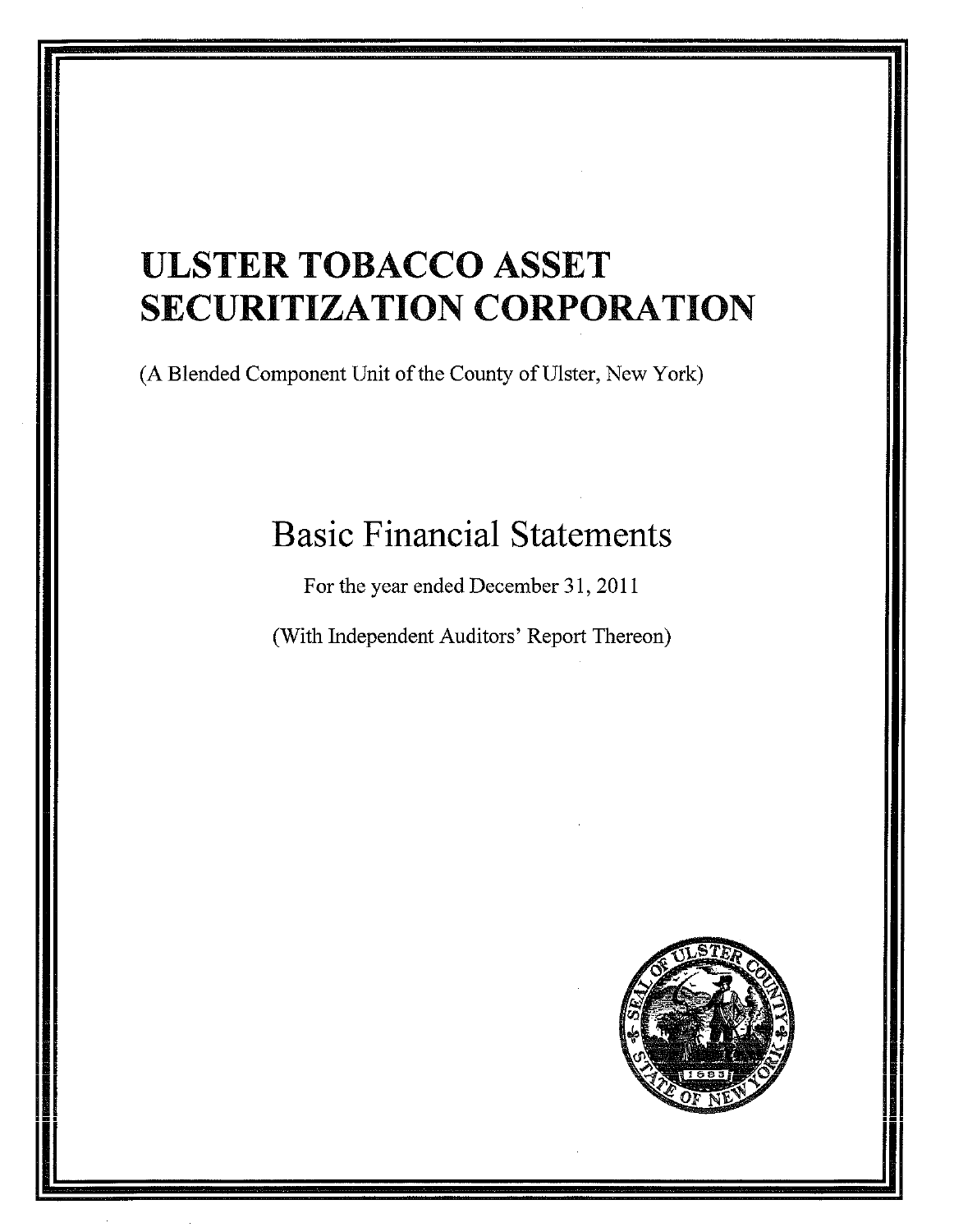$\mathcal{A}^{\mathcal{A}}$ 

 $\sim 10^7$ 

 $\sim 10^{-10}$ 

 $\sim 10^7$ 

 $\sim$ 

Basic Financial Statements and Required Supplementary Information

For the year ended December 31, 2011

## **Table of Contents**

| <b>Section</b>                                                                   | Page |
|----------------------------------------------------------------------------------|------|
| Independent Auditors' Report                                                     |      |
| Required Supplementary Information – Management's Discussion and Analysis        | 3    |
| <b>Basic Financial Statements:</b>                                               |      |
| Governmental Fund Balance Sheet /                                                |      |
| Statement of Net Assets (Deficit)                                                | 6    |
| Statement of Governmental Fund Revenues, Expenditures and Changes                |      |
| in Fund Balance / Statement of Activities                                        | 7    |
| Notes to the Financial Statements                                                | 8    |
| Independent Auditors' Report on Internal Control over Financial Reporting and on |      |
| Compliance and Other Matters, including Compliance with Investment Guidelines,   |      |
| Based on an Audit of Financial Statements Performed in Accordance with           |      |
| Government Auditing Standards                                                    | 17   |

 $\sim 10$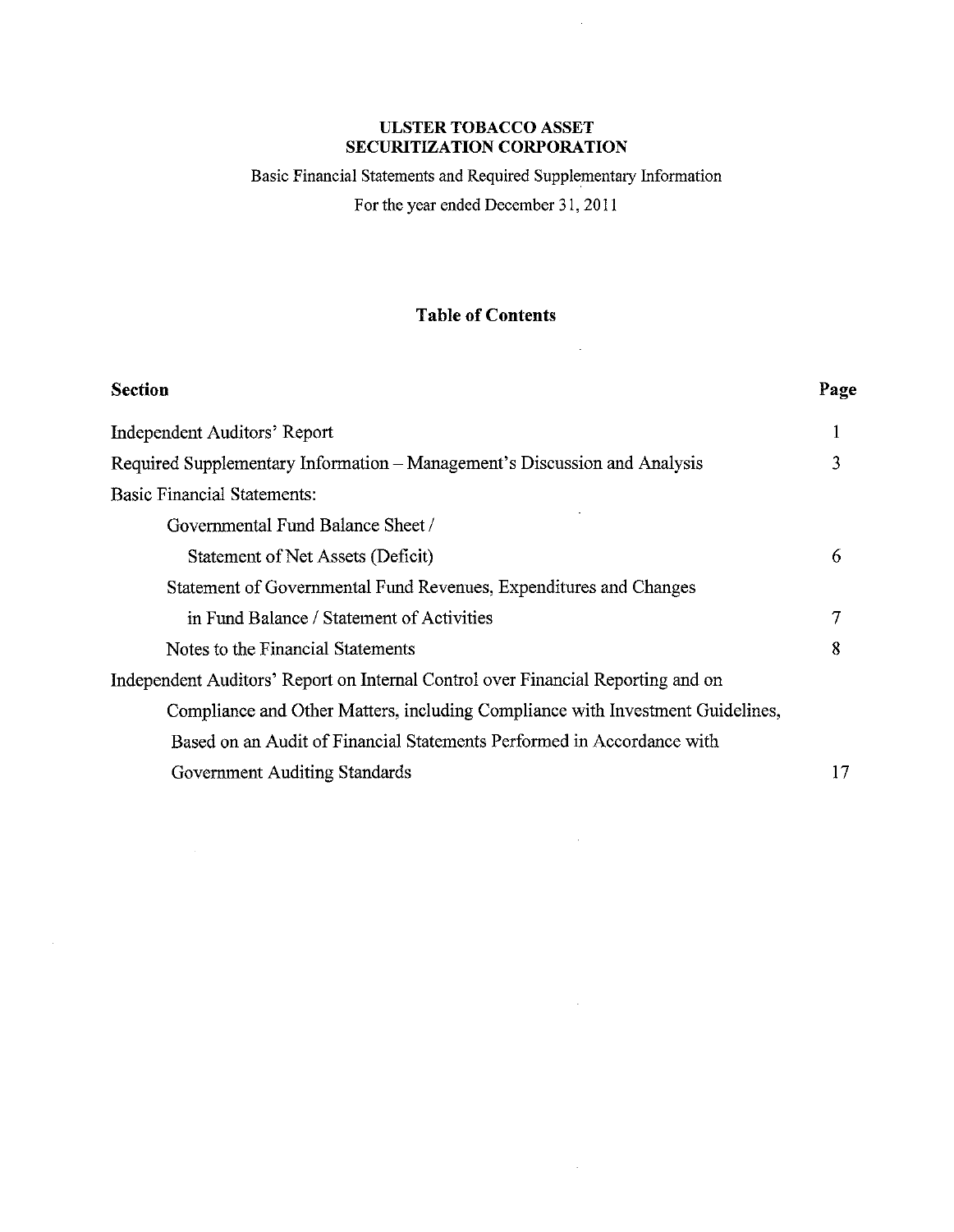TOSKI  $&$  CO., P.C. CERTIFIED PUBLIC ACCOUNTANTS

**300 ESSJAY ROAD, 5TE f t <sup>5</sup> WILLIAMSVILLE, NY 14221 (716) 634·0700** 

**14 CORPORATE WOODS BLVD. ALBANY, NY 12211 (518) 935-1069** 

#### INDEPENDENT AUDITORS' REPORT

To the Board of Directors Ulster Tobacco Asset Securitization Corporation:

We have audited the accompanying fmancial statements of the governmental activities and the major fund of the Ulster Tobacco Asset Securitization Corporation (the Corporation), a blended component unit of the County of Ulster (the County), as of and for the year ended December 31, 2011, which collectively comprise the Corporation's basic financial statements as listed in the table of contents. These fmancial statements are the responsibility of the Corporation's management. Our responsibility is to express opinions on these financial statements based on our audit.

We conducted our audit in accordance with auditing standards generally accepted in the United States of America and the standards applicable to financial audits contained in Government Auditing Standards, issued by the Comptroller General of the United States. Those standards require that we plan and perform the audit to obtain reasonable assurance about whether the financial statements are free of material misstatement. An audit includes examining, on a test basis, evidence supporting the amounts and disclosures in the fmancial statements. An audit also includes assessing the accounting principles used and the significant estimates made by management, as well as evaluating the overall financial statement presentation. We believe that our audit provides a reasonable basis for our opinions.

In our opinion, the financial statements referred to above present fairly, in all material respects, the respective financial position of the governmental activities and the major fund of the Ulster Tobacco Asset Securitization Corporation as of December 31, 2011, and the respective changes in financial position, for the year then ended in conformity with accounting principles generally accepted in the United States of America.

In accordance with Government Auditing Standards, we have also issued our report dated February 13, 2012, on our consideration of the Corporation's internal control over financial reporting and on our tests of its compliance with certain provisions of laws, regulations, contracts, and grant agreements and other matters. The purpose of that report is to describe the scope of our testing of internal control over financial reporting and compliance and the results of that testing, and not to provide an opinion on internal control over financial reporting or on compliance. That report is an integral part of an audit performed in accordance with Government Auditing Standards and should be considered in assessing the results of our audit.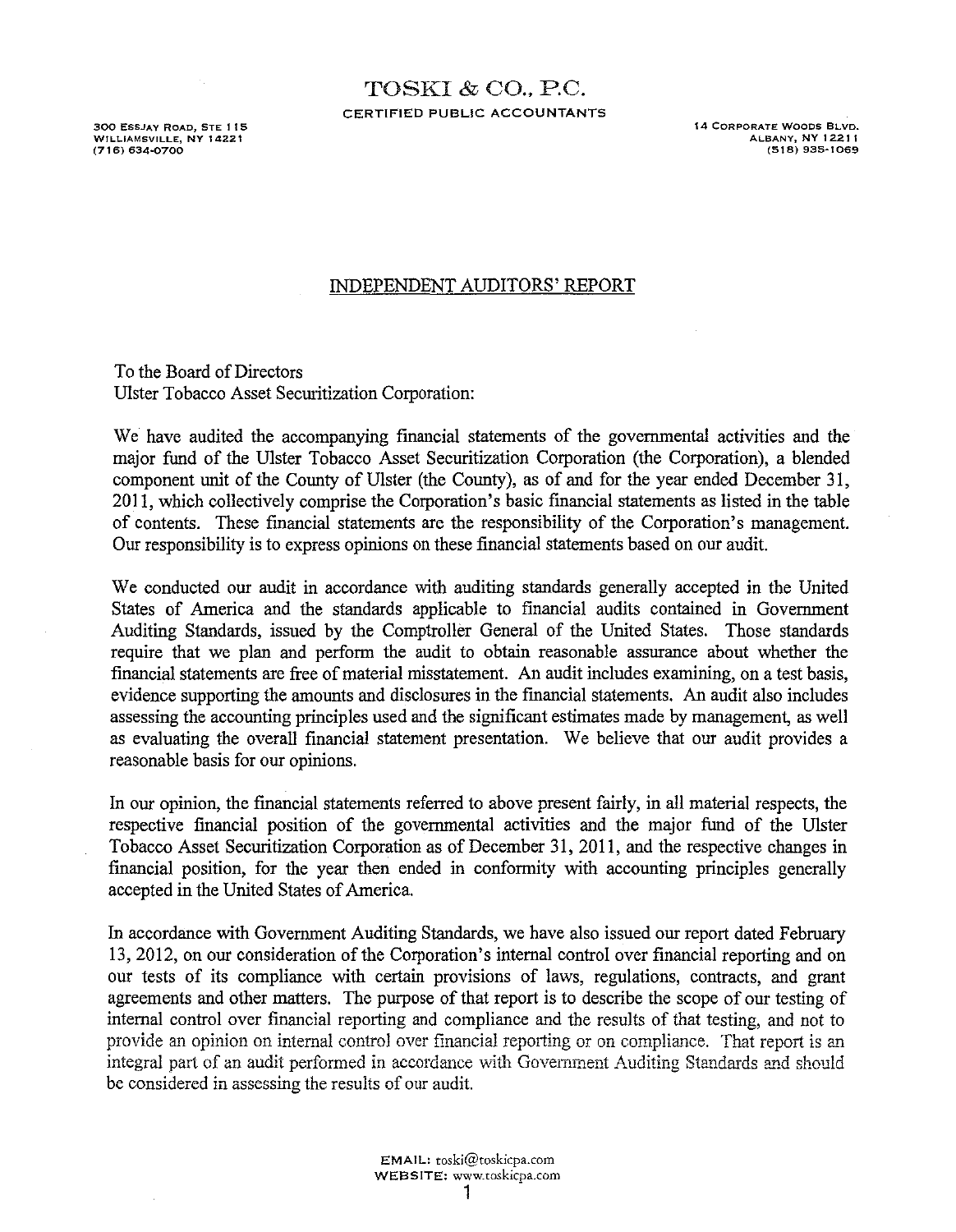Accounting principles generally accepted in the United States of America require that the management's discussion and analysis on pages 3 through 5 be presented to supplement the basic financial statements. Such information, although not a part of the basic financial statements, is required by the Governmental Accounting Standards Board, who considers it to be an essential part of fmancial reporting for placing the basic fmancial statements in an appropriate operational, economic, or historical context. We have applied certain limited procedures to the required supplementary information in accordance with auditing standards generally accepted in the United States of America, which consisted of inquiries of management about the methods of preparing the information and comparing the information for consistency with management's responses to our inquiries, the basic financial statements, and other knowledge we obtained during our audit of the basic fmancial statements. We do not express an opinion or provide any assurance on the information because the limited procedures do not provide us with sufficient evidence to express an opinion or provide any assurance.

Toski  $\epsilon$   $\ell_0$ , cpAs,  $\rho$ .c.

Williamsville, New York February 13, 2012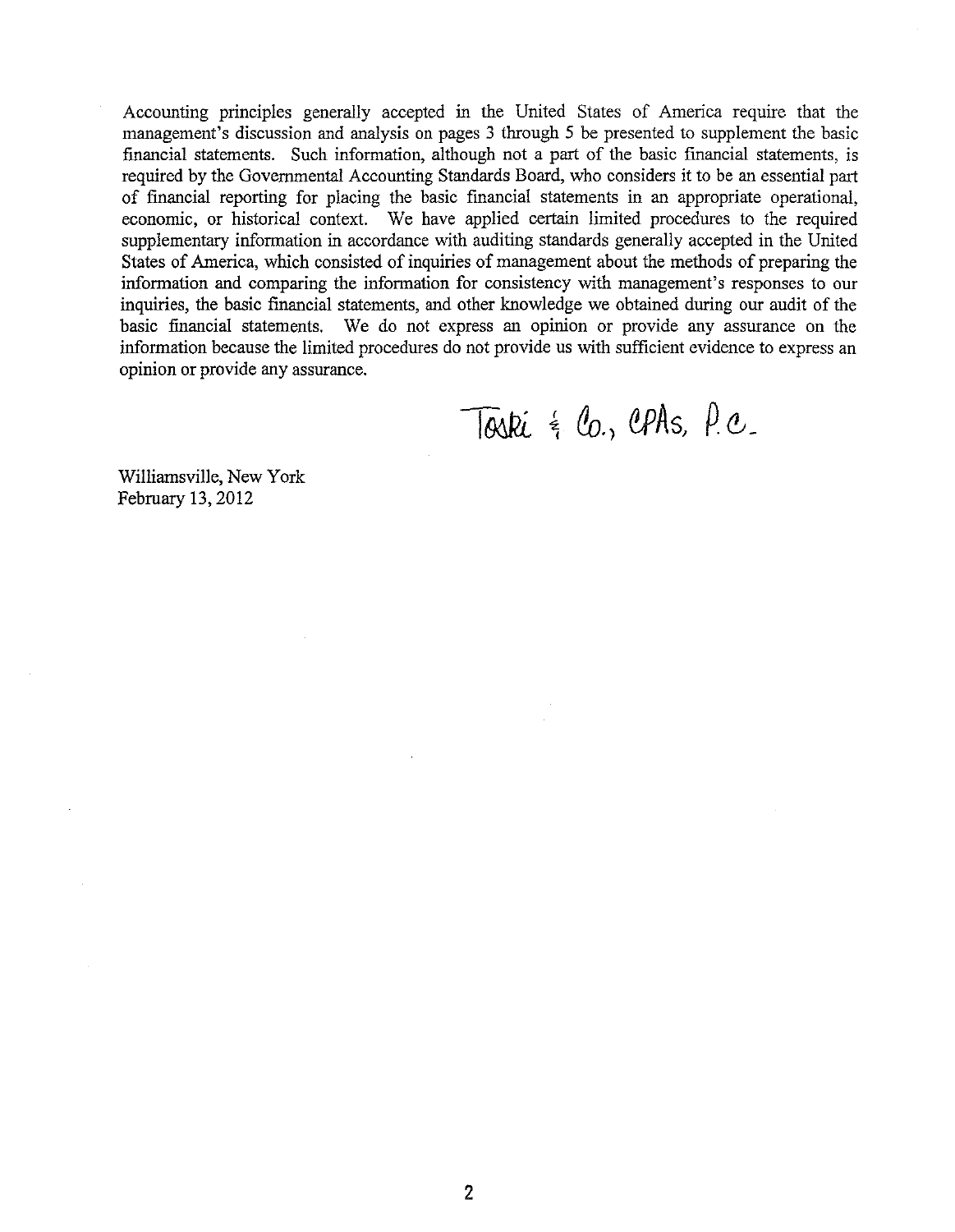## Required Supplementary Information-Management's Discussion and Analysis

Our discussion and analysis of the Ulster Tobacco Asset Securitization Corporation's (the Corporation) financial performance provides an overview of the Corporation's financial activities for the fiscal year ended December 31, 2011.

## Financial Highlights

- The Corporation had a net asset (deficit) of \$(39.096) million at year end.
- During the year, the Corporation had general revenues of \$2.226 million, which included approximately \$2.060 million in tobacco settlement revenues (TSRs) and approximately \$152 thousand in interest income earned on investments.
- The *total* cost of all the Corporation's operations was \$2.947 million, which includes \$2.876 million for interest on the Corporation's outstanding bonds payable and \$35 thousand for general administration expenses.
- The Corporation's total debt outstanding at year end was \$44.896 million of bonds payable.

## Using This Annual Report

This annual report consists of four financial statements presented on two pages. The first two financial statements are the Governmental Funds Balance Sheet/Statement of Net Assets (Deficit) found on page 6. The final two financial statements are the Statement of Governmental Fund Revenues, Expenditures and Changes in Fund Balance/Statement of Activities (fund financial statements) found on page 7.

The Statement of Net Assets (Deficit) and the Statement of Activities provides information about the activities of the Corporation as a whole and presents a long-term view of the Corporation's finances by focusing on the *total* available resources and changes therein. The fund's financial statements tell how the operations were financed in the short-term, as well as what remains for future spending. The Corporation has only one fund, a debt service fund. The debt service fund is used to account for the accumulation of resources to pay for future debt service.

For the Corporation, the change in the focus between current spendable resources and total available resources is identified in the adjustment columns found on each of the financial statements as noted above. To arrive at the statement of net assets (deficit), the accrued interest expense on the Corporation's bonds, the outstanding balance of bonds payable and certain other adjustments are added to the total column on the Governmental Fund Balance Sheet. This is displayed in the Adjustments Column to the left of the Statement of Net Assets (Deficit). To arrive at the Statement of Activities, transactions that have no effect on the Corporation's net assets (deficit) are eliminated from the Statement of Revenues, Expenditures and Changes in Fund Balances. For the Corporation, transactions not affecting its reported net assets (deficit) are payments of debt service-principal and the non-amortized portion of bond issuance costs and bond premiums. Accounts relating to the aforementioned transactions are displayed in the Adjustments Column to the left of the Statement of Activities.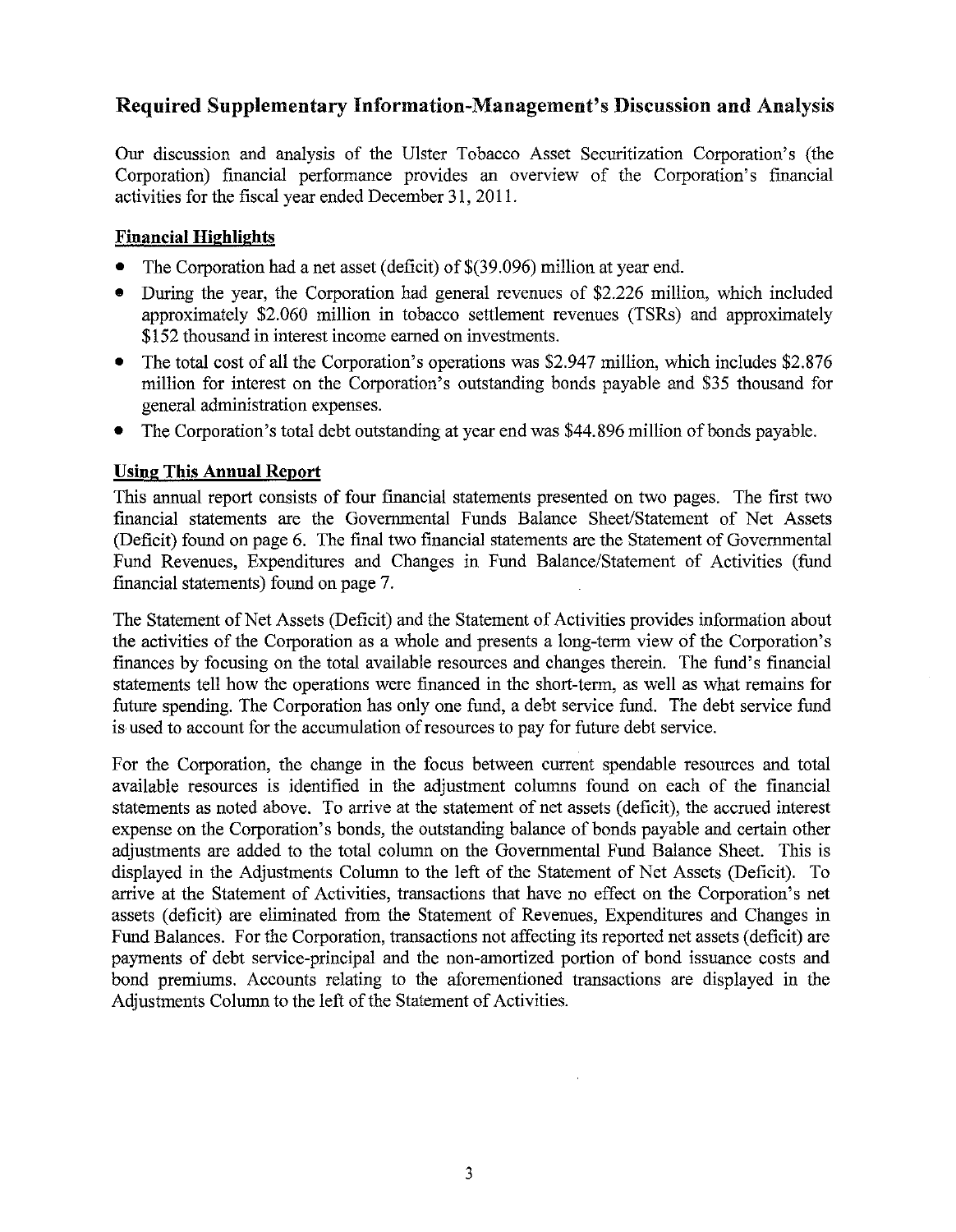## **Reporting the Corporation** as a **Whole**

## **The Statement of Net Assets (Deficit) and the Statement of Activities**

These two statements report the Corporation's net assets (deficit) and changes in them. Annual changes in the Corporation's net assets (deficit)—the difference between assets and liabilities is the way to measure the Corporation's financial health, or financial position. Over time, increases or decreases in the Corporation's net assets (deficit) are one indicator of whether its financial health is improving or deteriorating. As the Corporation is entirely dependent on tobacco settlement revenues, in evaluating the financial health of the Corporation, the reader will also need to consider the likelihood that the amount of payments from the primary tobacco manufacturers will continue to support the debt service on the Corporation's bonds as well as operating expenses.

The Corporation will annually report a deficit in its net assets (deficit). The deficit in the Corporation's net assets (deficit) arose as it carried out its statutory purpose of acting as a facilitator for the issuance of debt to finance the purchase of all right, title and interest in Ulster County's future revenues under the Master Settlement Agreement for future Tobacco Settlement Revenues. This debt will be repaid from amounts expected to be received from primary tobacco manufacturers in subsequent years. The unrestricted net asset (deficit) can be expected to continue until the outstanding debt is retired.

The Corporation had total assets of \$6.387 million and total liabilities of \$45.483 million at the end of the year. Unrestricted net assets (deficit)—the part of net assets (deficit) that can be used to finance day-to-day operations without constraints established by debt covenants, enabling legislation, or other legal requirements—was a net asset (deficit) of  $$(41.778)$  million at the end of this year. In addition, there were restricted net assets in the amount of \$2.682 million.

As the Corporation completed the year, its debt service fund (as presented in the governmental fund balance sheet on page 6) reported a combined fund balance of \$2.821 million.

During the year the Corporation received TSRs of \$2.060 million for its administrative costs and to provide funds for the payment of debt service on its outstanding bonds payable. The Corporation earned \$152 thousand in interest income on investments, which was collectively used to fund \$35 thousand in general administrative expenses.

## **Reporting the Corporation's Fund**

## **Fund Financial Statements**

The fund financial statements provide detailed information about its debt service fund. The fund financial statements are prepared using a different approach than the Corporation-wide financial statements. The Corporation's expenditures are reported in its goverrnnental fund, which focuses on how money flows into and out of this fund and the balance left at year-end that is available **for spending. This fund is reported using the modified accrual basis of accounting, which**  measures cash and all other financial assets that can readily be converted to cash. The debt service fund statements provide a detailed short-term view (less than one year) of the Corporation's operations.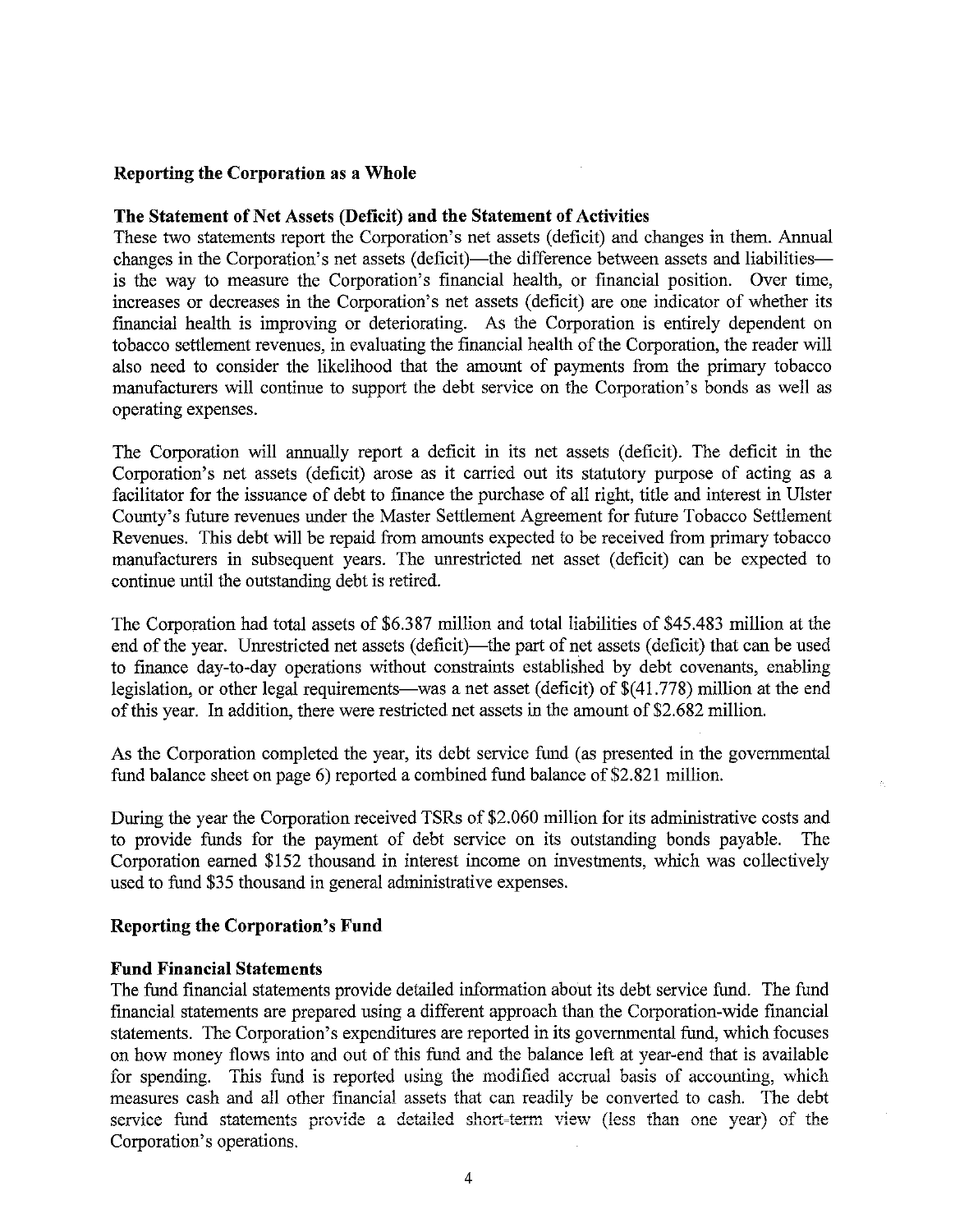## **Investments**

During the year the Corporation invested in short-term United States Treasury obligations, including treasury bills and notes. In addition, the Corporation also invested in short-term commerciaI paper.

## **Debt**

In 2001, the Corporation was authorized to issue up to \$28.352 million of debt. The Series 2001 Bonds consist of the Series 2001 Convertible Capital Appreciation Bonds (CABs) in the amount of \$6.397 million (with \$2.977 million in Capital Appreciation that is recognized by the Corporation over a period of 10 years) and the Series 2001 Current Interest Bonds in the amount of \$21.955 million. The Series 2001 Bonds were issued at a net original issue premium of \$583 thousand and the Corporation paid issuance costs of \$1.069 million. In 2005, the Corporation was authorized to issue an additional \$15.852 million of debt. The County participated in the New York Counties Tobacco Trust V (NYCTT V) to facilitate this transaction. These bonds consist of Series 2005 S 1 Subordinate Turbo CABs in the amount of \$5.486 million, Series 2005 S2 Subordinate Turbo CABs in the amount of \$3.127 million, Series 2005 S3 Subordinate Turbo CABs in the amount of \$1.736 million and Series 2005 S4B Subordinate CABs in the amount of \$5.503 million. At year end the Corporation had \$44.896 million in bonds outstanding, including the accretion on Capital Appreciation Bonds through December 31, 2011.

## **Significant Events**

During 2011 a Consumption Decline Trapping Event occurred. This means that shipments of cigarettes in or to the 50 United States, the District of Columbia and Puerto Rico as measured under the MSA, are less in any year preceding a Deposit Date than the amount opposite such year under the "Consumption Decline Trapping Event" definition. According to the MSA Report, the amount shown as relevant shipments was less, and therefore a Consumption Decline Trapping Event has occurred. The trapping requirement for this event as of December 31, 2011 is \$7.744 million. As of year end this trapping requirement was funded at \$1,380.

## **Contacting The Corporation's Financial Management**

This financial report is designed to provide our citizens, taxpayers, customers, investors and creditors with a general overview of the Corporation's finances and to show the Corporation's accountability for the money it receives. If you have any questions about this report or need additionaI financial information, contact the Ulster County Department of Finance at the Ulster County Office Building,  $4<sup>th</sup>$  Floor, Kingston, New York 12402.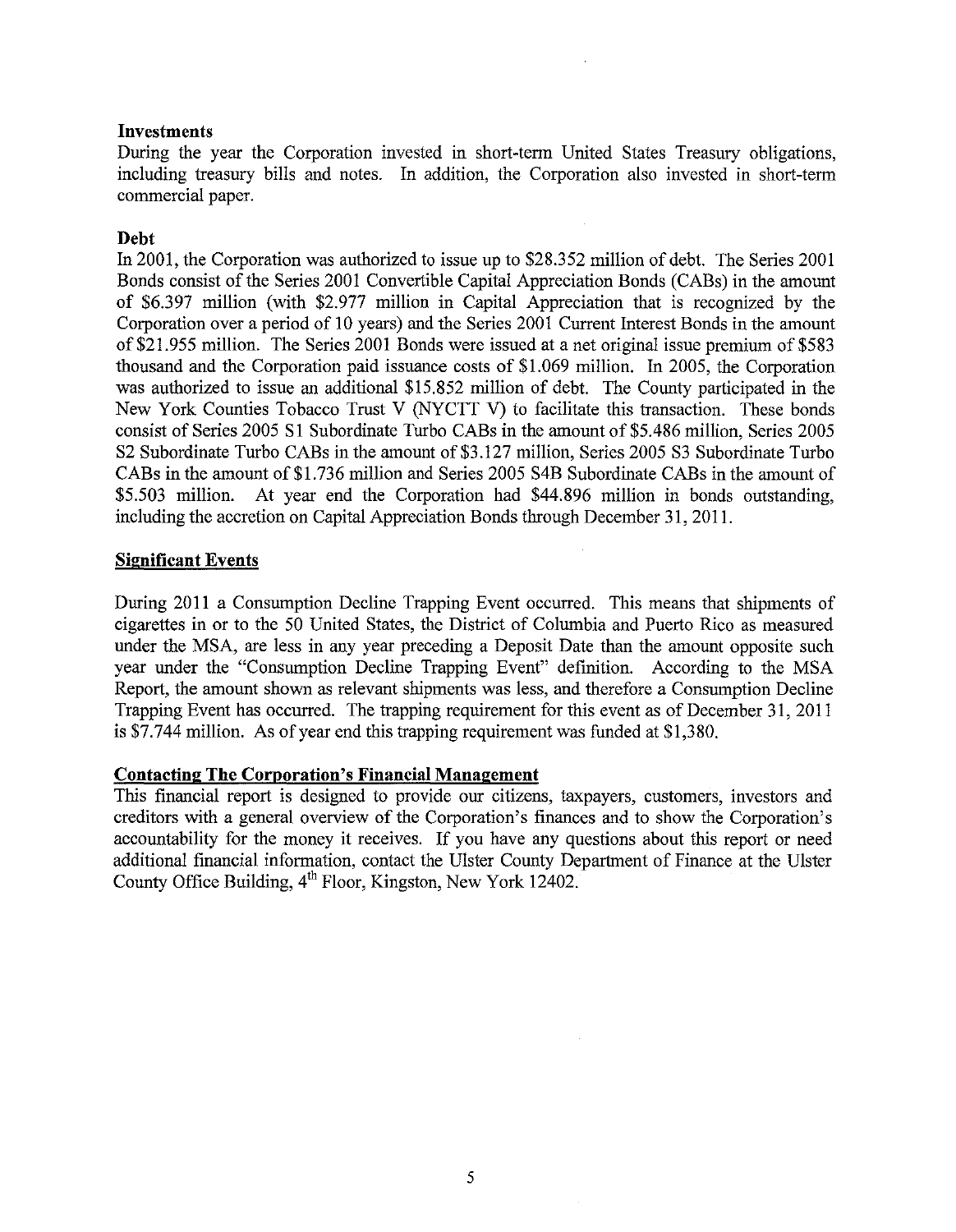Governmental Funds Balance Sheet / Statement of Net Assets (Deficit)

Decemaber 31, 2011

|                                                      |    | Debt Service<br>Fund | <b>Adjustments</b><br>(Note 8) | Governmental<br><b>Activities</b><br><b>Statement of</b><br><b>Net Assets</b><br>(Deficit) |
|------------------------------------------------------|----|----------------------|--------------------------------|--------------------------------------------------------------------------------------------|
| <b>Assets</b>                                        |    |                      |                                |                                                                                            |
| Cash and cash equivalents                            | \$ | 181,221              |                                | 181,221                                                                                    |
| Accounts receivable                                  |    |                      | 2,361,356                      | 2,361,356                                                                                  |
| Prepaid expenses                                     |    |                      |                                |                                                                                            |
| Investments                                          |    | 2,639,646            |                                | 2,639,646                                                                                  |
| Capitalized bond issuance costs                      |    |                      | 874,868                        | 874,868                                                                                    |
| Capitalized bond issuance dicount                    |    |                      | 330,294                        | 330,294                                                                                    |
| Total assets                                         | S  | 2,820,867            | 3,566,518                      | 6,387,385                                                                                  |
| Liabilities                                          |    |                      |                                |                                                                                            |
| Due to other funds, general fund                     |    |                      |                                |                                                                                            |
| Accrued interest                                     |    |                      | 165,864                        | 165,864                                                                                    |
| Deferred bond premium                                |    |                      | 420,778                        | 420,778                                                                                    |
| Bonds payable (net of accreted capital appreciation) |    |                      | 44,896,489                     | 44,896,489                                                                                 |
| <b>Total liabilities</b>                             |    |                      | 45,483,131                     | 45,483,131                                                                                 |
| Fund Balances / Net Assets (Deficit)                 |    |                      |                                |                                                                                            |
| Reserved for debt service                            |    | 2,720,508            | (2,720,508)                    |                                                                                            |
| Unreserved                                           |    | 100,359              | (100, 359)                     |                                                                                            |
| Total fund balances                                  |    | 2,820,867            | (2,820,867)                    |                                                                                            |
| Total liabilities and fund balances                  | S  | 2,820,867            |                                |                                                                                            |
| Net assets (deficit):                                |    |                      |                                |                                                                                            |
| Restricted for debt service                          |    |                      | 2,681,092                      | 2,681,092                                                                                  |
| Restricted for trapping                              |    |                      | 1,380                          | 1,380                                                                                      |
| Unrestricted (deficit)                               |    |                      | (41, 778, 218)                 | (41, 778, 218)                                                                             |
| Total net assets (deficit)                           |    |                      | (39,095,746)                   | (39,095,746)                                                                               |

**See accompanying notes to financial statements.** 

 $\sim 10^{-1}$ 

 $\mathcal{L}$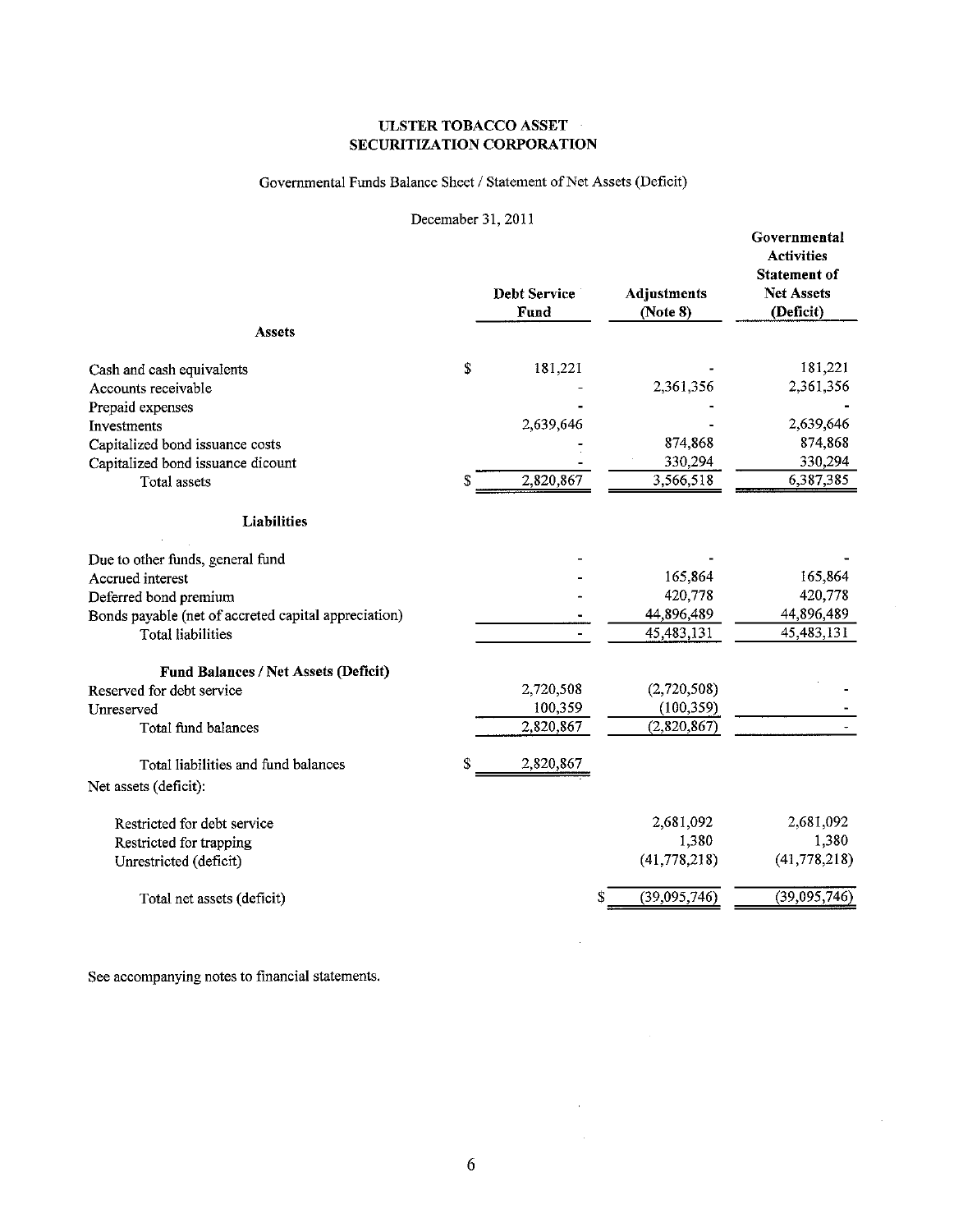#### Statement of Governmental Fund Revenues, Expenditures and Changes in Fund Balance / Statement of Activities

#### For the year ended December 31, 2011

|                                                              | <b>Debt Service</b><br>Fund | <b>Adjustments</b><br>(Note 9) | Governmental<br><b>Activities</b><br><b>Statement of</b><br><b>Activities</b> |
|--------------------------------------------------------------|-----------------------------|--------------------------------|-------------------------------------------------------------------------------|
| General revenues:                                            |                             |                                |                                                                               |
| Tobacco settlement revenues                                  | \$<br>2,298,424             | (238, 644)                     | 2,059,780                                                                     |
| Interest income                                              | 151,690                     |                                | 151,690                                                                       |
| Realized premium on debt obligations                         |                             | 14.574                         | 14,574                                                                        |
| Total general revenues                                       | 2,450,114                   | (224,070)                      | 2,226,044                                                                     |
| Expenditures / Expenses:                                     |                             |                                |                                                                               |
| General administration                                       | 35,300                      |                                | 35,300                                                                        |
| Bond issuance costs                                          |                             | 35,505                         | 35,505                                                                        |
| Debt service - principal                                     | 355,000                     | (355,000)                      |                                                                               |
| Debt service - interest                                      | 1,989,736                   | 886,192                        | 2,875,928                                                                     |
| Total expenditures / expenses                                | 2,380,036                   | 566.697                        | 2,946,733                                                                     |
| Excess (deficiency) of revenues over expenditures / expenses | 70,078                      | (790, 767)                     | (720, 689)                                                                    |
| Change in net assets (deficit)                               | 70,078                      | (790, 767)                     | (720, 689)                                                                    |
| Fund balances / net assets (deficit):                        |                             |                                |                                                                               |
| Beginning of year                                            | 2,750,789                   | (41, 125, 846)                 | (38, 375, 057)                                                                |
| End of year                                                  | \$<br>2,820,867             | (41,916,613)                   | (39,095,746)                                                                  |

See accompanying notes to financial statements.

 $\sim$ 

 $\sim$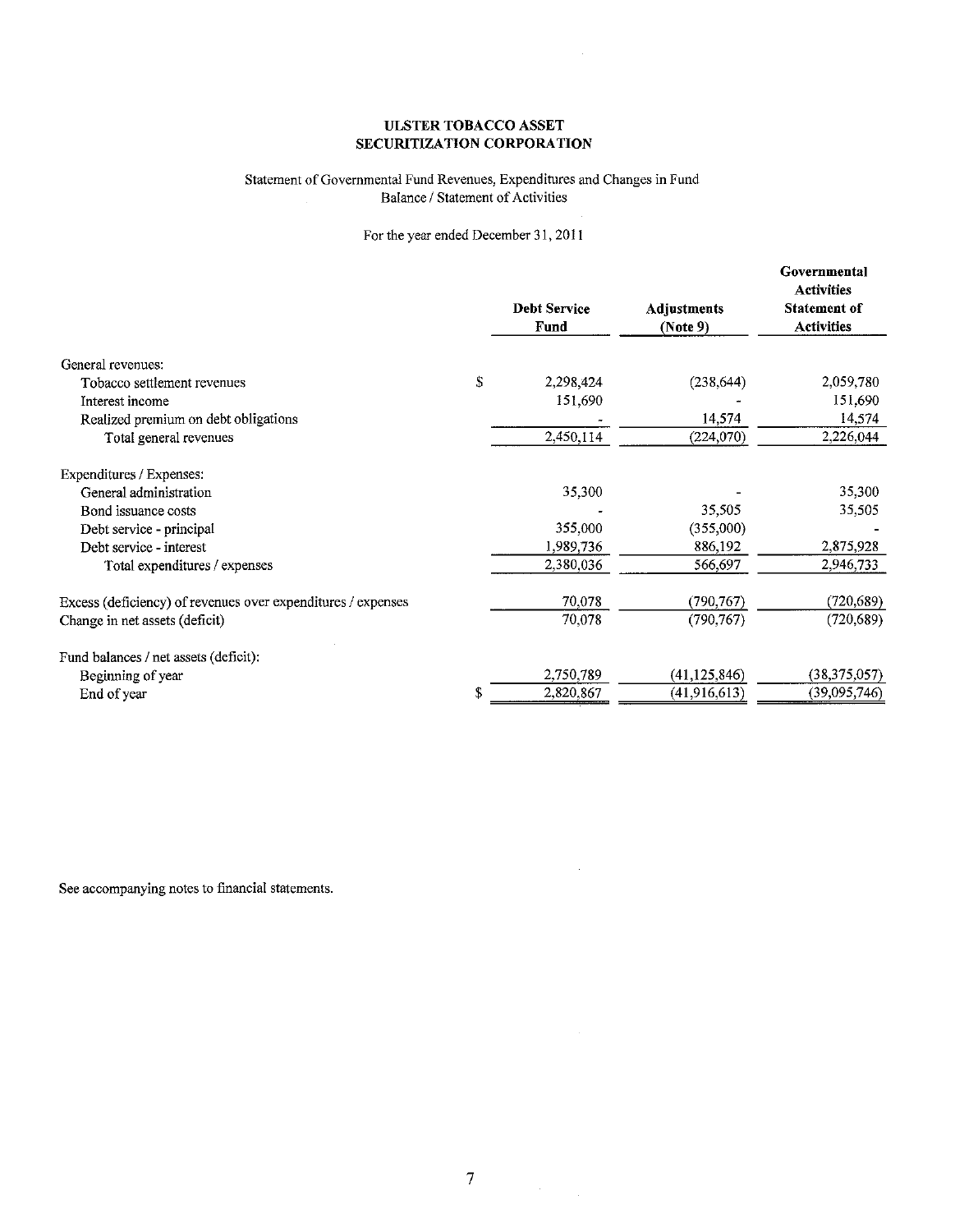Notes to Financial Statements For the year ended December 31, 2011

#### **(1)** Organization

The Ulster Tobacco Asset Securitization Corporation (the Corporation) is a special purpose, bankruptcy-remote local development corporation organized under the Not-For-Profit Corporation Law of the State of New York (the State). The Corporation was established on January 12, 2001, however there were no substantive operations until February 1, 2001 as discussed herein. The Corporation is an instrumentality of, but separate and apart from the County of Ulster, New York (the County). The Corporation has a board of directors comprised of nine directors, all but one of whom shall be one or more of the following: an employee of the County, an elected official of the County or a member of the County legislature; and one director who shall be independent. Although legally separate from the County, the Corporation is a component unit of the County and, accordingly, is included in the County's financial statements as a blended component unit.

On February 1, 2001, pursuant to a Purchase and Sale Agreement with the County, the County sold to the Corporation all of its future right, title and interest (that the market would allow) in the Tobacco Settlement Revenues (TSRs) under the Master Settlement Agreement (MSA) and the Decree and Final Judgment (the Decree). On November 29,2005, the County participated in the New York Counties Tobacco Trust V (NYCTT V) whereby the County sold all of its future right, title and interest (that the present market would allow) in the TSRs under the MSA. The MSA resolved cigarette smoking-related litigation between the settling states and the Participating Manufacturers (PMs), released the PMs from past and present smokingrelated claims, and provides for a continuing release of future smoking-related claims, in exchange for certain payments to be made to the settling states, as well as certain tobacco advertising and marketing restrictions, among other things. The Decree, which was entered by the Supreme Court of the State, allocated to the County a share of the TSRs under the MSA. The future right, title and interest of the County's share were sold to the Corporation.

The purchase price of the County's future right, title and interest in the TSRs has been fmanced by the issuance of serial bonds. Excess TSRs not required by the Corporation to pay various expenses, debt service or required reserves with respect to the bonds are transferred to the Ulster Tobacco Asset Securitization Corporation Residual Trust (the Trust), as owner of the Residual Certificate. The County is the beneficial owner of the Trust and thus the funds received by the Trust will ultimately transfer to the County. A Residual Certificate exists which represents the entitlement to receive all amounts required to be distributed after payment of debt service, operating expenses and certain other costs as set forth in the indenture. Payments on the Residual Certificate from TSR collections are subordinate to payments on the bonds and payment of certain other costs specified in the indenture.

There were no TSRs transferred to the Trust to pass onto the County for the period January 1, 2011 through December 31, 2011.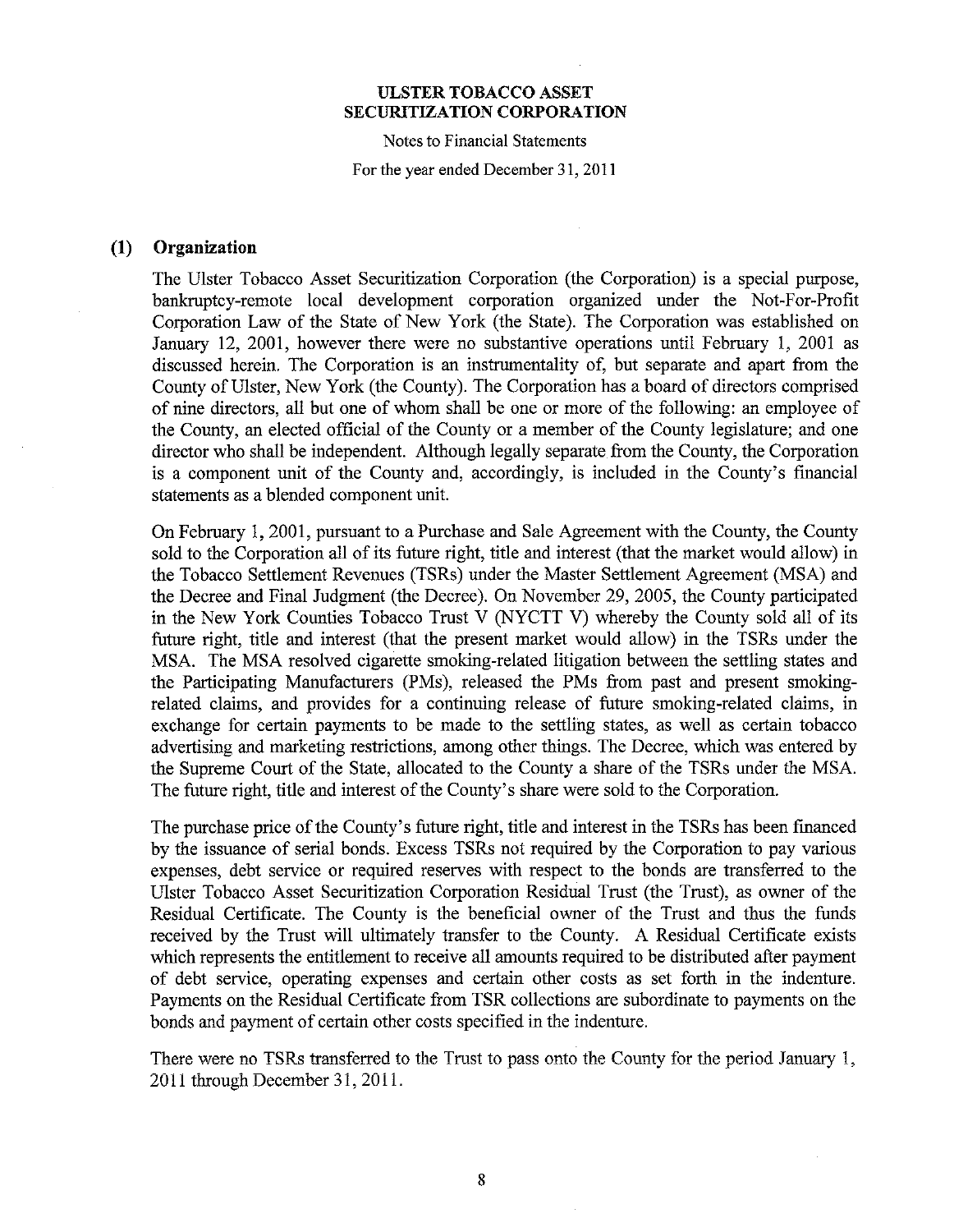Notes to Financial Statements

For the year ended December 31, 2011

## (2) **Summary of Significant Accounting** Policies

## *(aJ Basis of Presentation*

The Corporation has prepared its financial statements in accordance with accounting principles generally accepted in the United States of America. The Corporation has prepared corporation-wide financial statements titled "Statement of Net Assets (Deficit)" and "Statement of Activities" as well as the required supplementary information titled "Management's Discussion and Analysis" which precedes the financial statements. The Corporation also prepares the fund financial statements, which are the "Govermnental Fund Balance Sheet," and "Statements of Revenues, Expenditures and Changes in Fund Balance." The basic financial statements include both the corporation-wide and the fund financial statements.

The Corporation follows the principles of fund accounting in that each segment of operations is represented under a discrete fund presentation in the fund financial statements. The Corporation uses one govermnental fund type to report its financial position and results of operations. Fund accounting is designed to demonstrate legal compliance and to aid financial management by segregating transactions related to certain functions and activities. The Debt Service Fund accounts for the accumulation of resources for payment of principal and interest on long-term debt and supports the operations of the Corporation.

The Collection Account within the Debt Service Fund will be used to deposit all Collections (excluding certain investment earnings). Funds on deposit in the Collection Account will be transferred to various other accounts under the Indenture. The Debt Service Account within the Debt Service Fund will be used to deposit amounts transferred from the Collection Account in respect of interest and principal payments and from which the Trustee will make payments on the bonds in accordance with the priority of payments. The Corporation is required to maintain a balance of, to the extent of available funds, equal to the lesser of: (i) 125% of the average annual Debt Service on the Bonds of each Series of Bonds of which one or more Bonds remain Outstanding Bonds, measured as of their respective dates of original issuance; or (ii) the maximum amount that may be held in the Liquidity Reserve Account, in the opinion of Counsel, without adversely affecting the tax-exempt status of the Series 2001 Bonds and any other subsequently issued debt. The Extraordinary Payment Account within the Debt Service Fund will be used to deposit, following the occurrence of any Event of Default, Collections after the payment of certain expenses. The Trustee will make interest payments, Extraordinary Payments and various other payments related to the Bonds.

The Trapping Account within the Debt Service Fund will be funded from Collections at the amount necessary to make the amount in the Trapping Account equal to the sum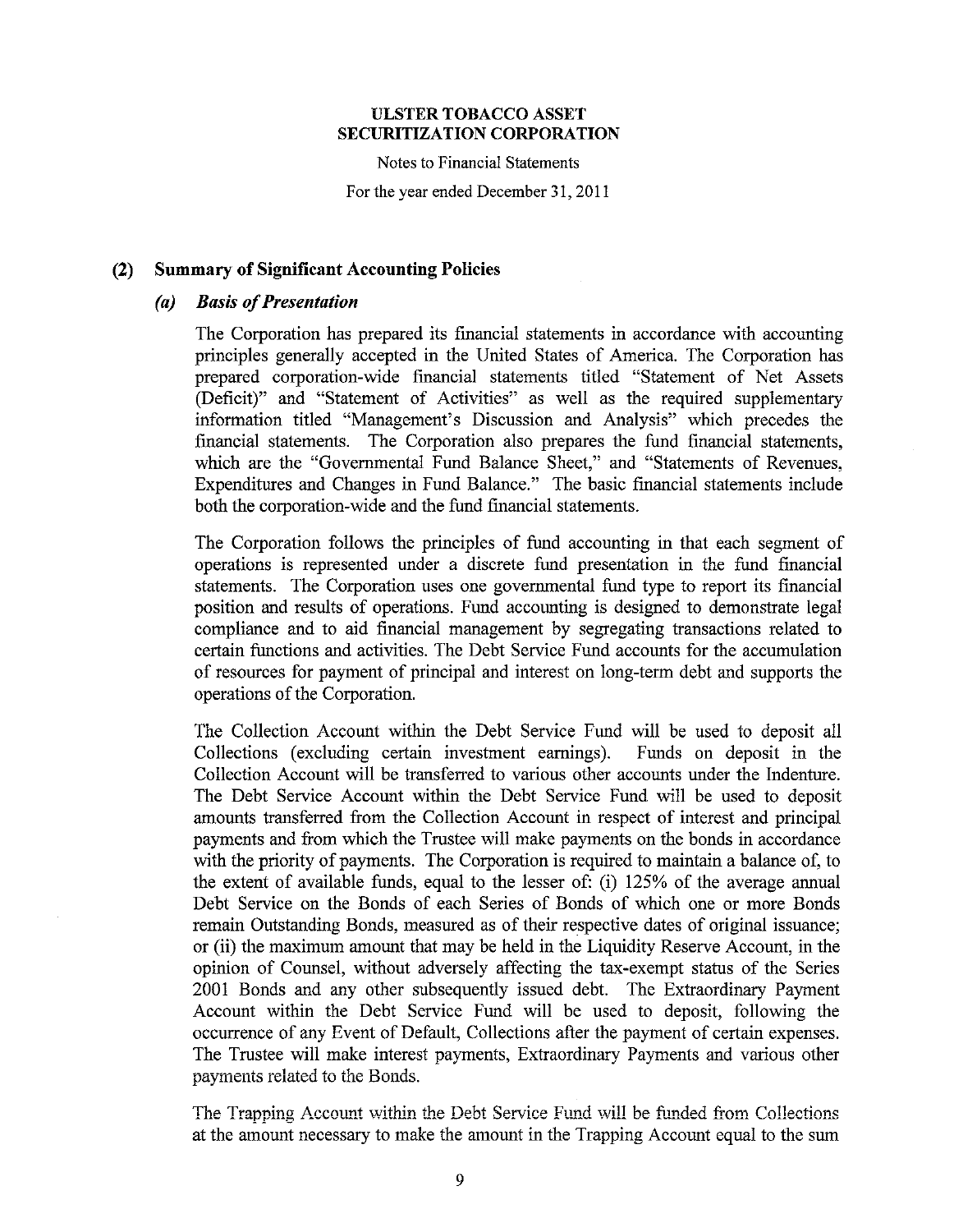Notes to Financial Statements

For the year ended December 31, 2011

of (i) the Trapping Requirement during the existence of a Trapping Event and (ii) the Lump Sum Payment Requirement as a result of a Lump Sum Payment Event. During 2011 a Consumption Decline Trapping Event occurred. The trapping requirement as of December 31, 2011 is \$7.44 million and the amount funded is \$1,380. See significant events for further details.

For further information regarding the above accounts, events, and requirements refer to the Corporation's Tobacco Settlement Asset-Backed Bonds, Series 2001 Resolution dated February 8, 2001.

## *(b) Measurement Focus and Basis of Accounting*

The Corporation follows the modified accrual basis of accounting in its debt service fund, which focuses on changes in available resources, in preparation of the fund financial statements. Under the modified accrual basis of accounting, revenues and related receivables are recorded in the accounting period that they become both measurable and available. Available means collectible within the current period or soon enough thereafter to be used to pay liabilities of the current period (ninety days or less). Expenditures and related liabilities are recognized in the accounting period the liability is due and payable.

General administration expenditures are direct costs incurred by the Corporation, such as legal and auditing fees, financial advisory fees, printing costs, trustee fees and other related costs. General administration expenditures are paid from either bond proceeds or from TSRs.

The Corporation utilizes the full accrual basis of accounting, which focuses on changes in total economic resources, in preparation of the corporation-wide financial statements. Under the full accrual basis of accounting changes in long-term assets and liabilities are incorporated into the financial statements. Since the fund financial statements are prepared on a different measurement focus and basis of accounting than the corporation-wide financial statements, an adjustments column is presented to transform the fund based financial statements into the corporation-wide financial statements.

## *(c) Cash and Cash Equivalents*

The Corporation considers all highly liquid debt instruments with original maturities of three months or less to be cash equivalents.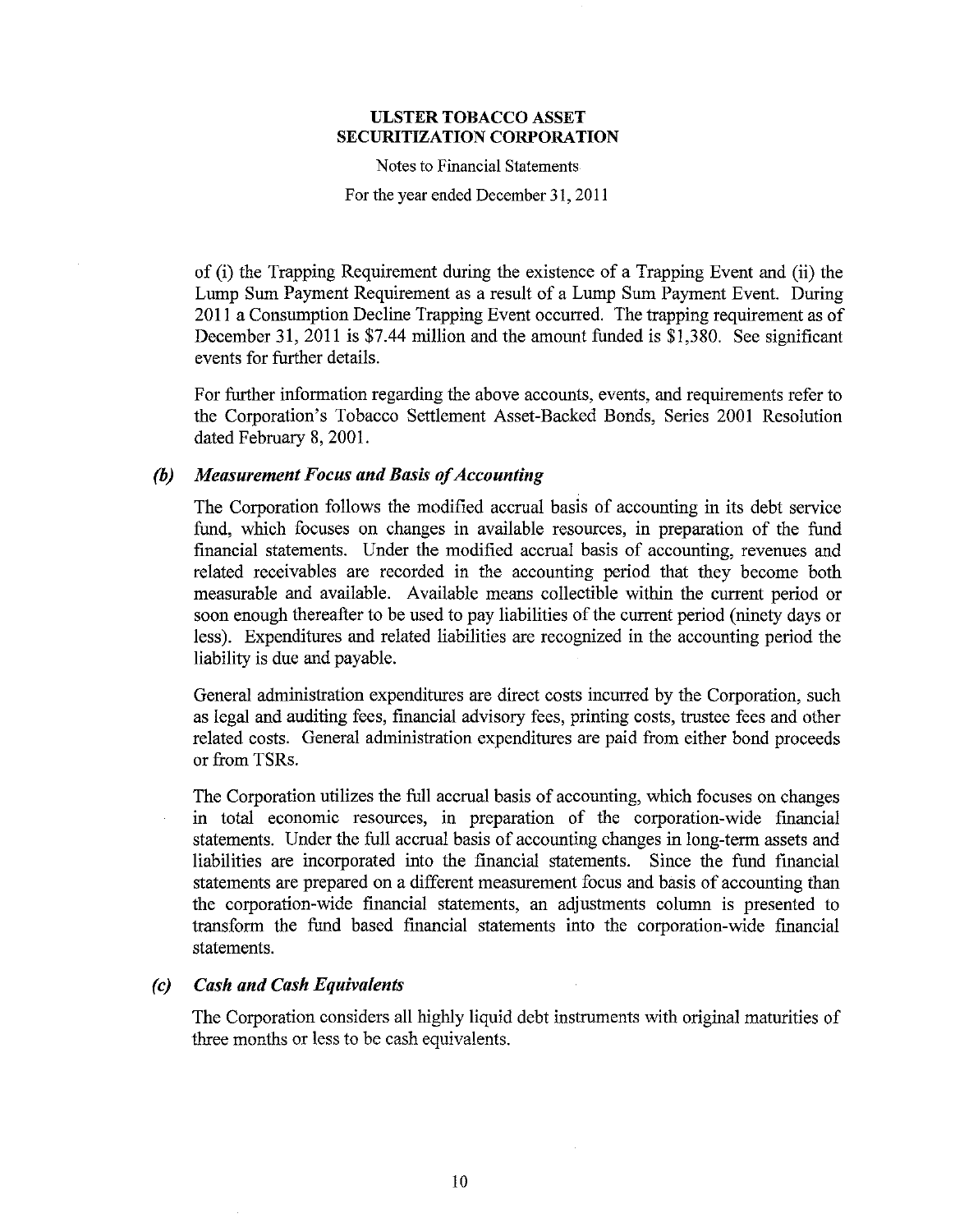Notes to Financial Statements

For the year ended December 31, 2011

## *(d) Interest*

The Corporation recognizes all interest paid as interest expenditures on a cash (modified accrual) basis for the revenue, expenditures and changes in fund balance statement and as expensed on the full accrual basis for the statement of activities.

## *(e) Amortized Bond Premiums and Bond Issuance Costs*

The Corporation recognizes bond premium and issuance costs fully in the year of issuance for the governmental fund statements and are amortized over the life of the related bonds for the corporation-wide statements.

## *(f) Investments*

The Corporation considers all debt instruments with original maturities of more than three months to be investments. The Corporation reports its investments with an original maturity of greater than one year at quoted market price (fair value) and reports investments with an original maturity of one year or less at cost.

## *(g) Use of Estimates*

The preparation of financial statements in accordance with accounting principles generally accepted in the United States of America require the Corporation's management to make estimates and assumptions in determining the reported amounts of assets and liabilities and disclosure of contingent assets and liabilities as of the date of the financial statements and the reported amounts of revenues and expenditures during the reporting period. Actual results could differ from those estimates.

## *(h) Subsequent Events*

The Corporation has evaluated events after December 31,2011, and through February 15, 2012, which is the date the financial statements were available to be issued, and determined that any events or transactions occurring during this period that would require recognition or disclosure are properly addressed in these financial statements.

## **(i)** *Tax Status*

The Corporation received a determination letter dated January 3, 2003, finding the Corporation exempt from federal income tax under section 501(a) of the Internal Revenue Code (IRC) as an organization described in section 501(c)(3).

## (3) **Cash and Cash Equivalents**

At December 31, 2011, total cash and cash equivalents of \$181 thousand consist primarily of short-term U.S. Government guaranteed securities held by the Corporation's agent in the Corporation's name. At year end the carrying amount of deposits tor the Corporation was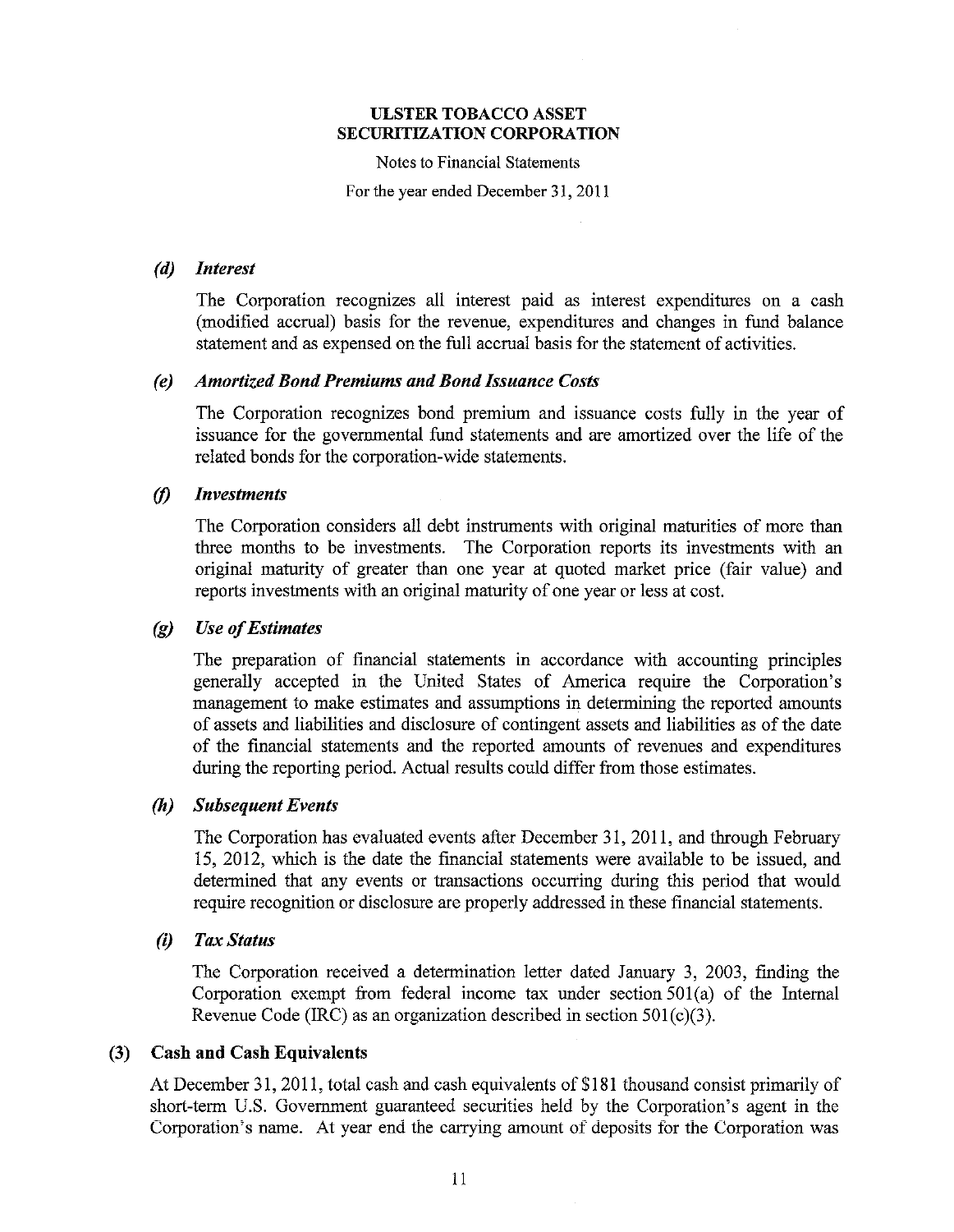Notes to Financial Statements

For the year ended December 31, 2011

\$181 thousand and the bank balance was \$184 thousand. Of the bank balance, \$184 thousand was covered by federal depository insurance.

## **(4) Investments**

The Corporation's trustee holds investments for the funds included in the financial statements. The Corporation invests in authorized investments as described in the bond resolution, including: commercial or finance company paper rated "P-l" by Moody's; special time deposit accounts; certificates of deposit; obligations of the United States of America; obligations guaranteed by agencies of the United States of America; obligations of the State of New York; obligations issued pursuant to LFL Sect. 24.00 or 25.00 (with approval of the State Comptroller) by any municipality, school district or district corporation other than the County of Ulster; obligations of public authorities, public housing authorities, urban renewal agencies and industrial development agencies where the general State statutes governing such entities or whose specific enabling legislation authorizes such investments; and repurchase agreements limited to obligations of the United States of America and obligations guaranteed by agencies of the United States of America.

All deposits of the Corporation, including certificates of deposit and special time deposits, in excess of the amount insured under the provisions of the Federal Deposit Insurance Act are secured.

All investments are insured, registered, or held by the Corporation's trustee in the Corporation's name. The following table represents investments of the Corporation by investment type with related reported amounts, which equals fair value (excluding accrued interest), at December 31, 2011:

|                                          | (Fair Value) | <b>Cost</b> |
|------------------------------------------|--------------|-------------|
| U.S. government sponsored enterprises \$ | 2,639,646    | 2,639,646   |

## **(5) Bonds Payable**

As discussed in note 1, the purchase price of the County's future right, title and interest in the TSRs, was financed through the issuance of Series 2001 Bonds in the amount of \$31.330 million bearing interest at rates ranging from 5.950% to 6.262% and Series 2005 NYCTT V Bonds in the amount of \$15.852 million bearing interest rates ranging from 6.00% to 7.85%. The Series 2001 Bonds consist of the Series 2001 Convertible Capital Appreciation Bonds in the amount of \$6.397 million (with \$2.978 million in Capital Appreciation that is recognized **by the Corporation over a period of 10 years) and the Series 2001 Current Interest Bonds in**  the amount of \$21.955 million. At December 31, 2011, Series 2001 bonds outstanding total \$30.975 million. At December 31, 2011, the Series 2005 NYCTT V bonds consist of the Series 2005 S2 Subordinate Turbo CABs, the Series 2005 S3 Subordinate Turbo CABs and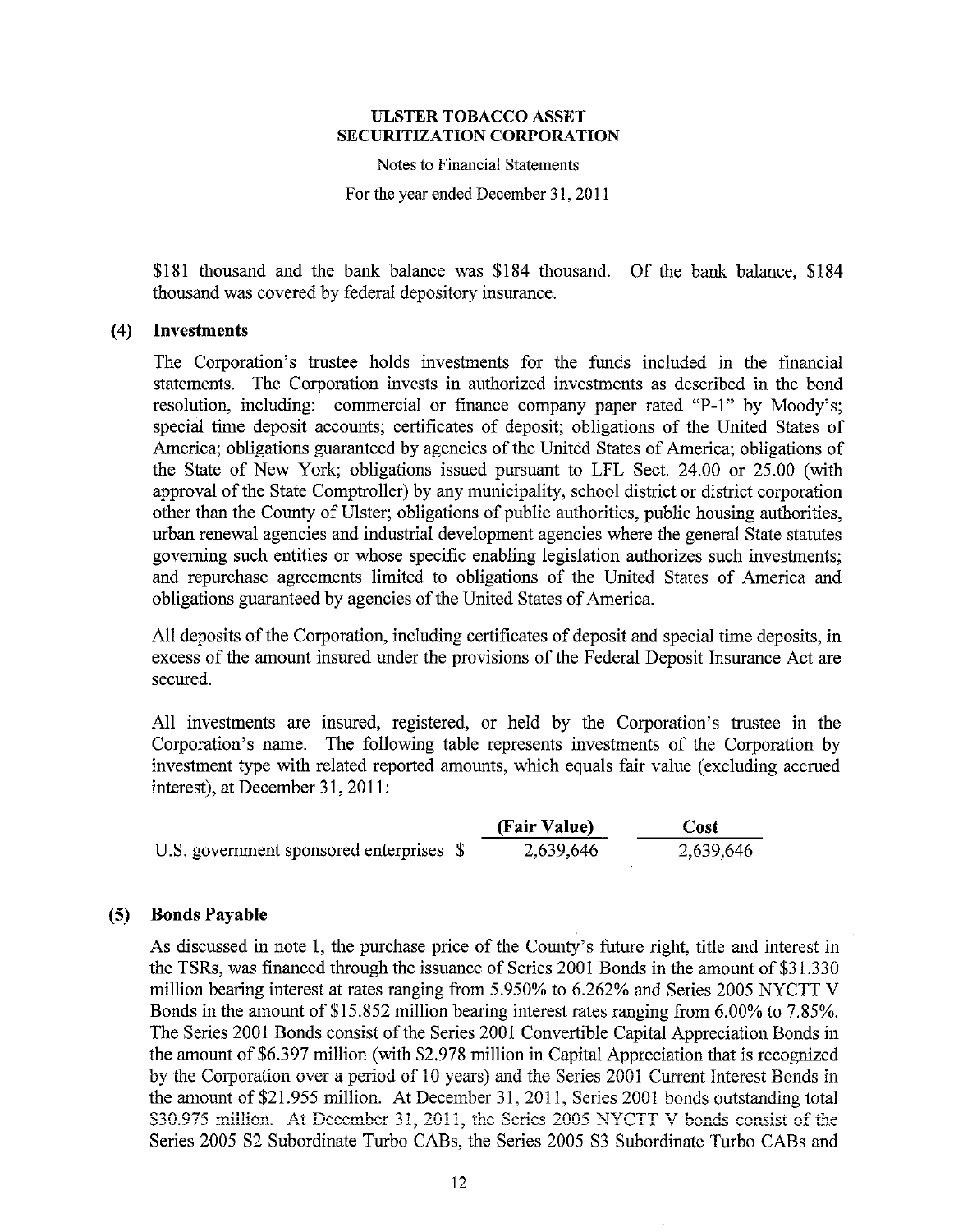Notes to Financial Statements

For the year ended December 31, 2011

the Series 2005 S4B Subordinate CABs totaling \$13.921 million, net of capital appreciation and payment of principal and interest.

The Bonds are secured by a perfected security interest in, and pledge of, the Trust Estate, as defined in the indenture, which includes, among other things, the TSRs and all investment earnings on amounts on deposit in the accounts established under the indenture. The Corporation retains TSRs in an amount sufficient to service its debt, not otherwise provided for from bond proceeds, and pay its operating expenses, and remits the remaining balance to the Trust (see note 1).

Principal and interest debt service requirements for required maturities and flexible amortization payments at December 31, 2011 for the Series 2001 Bonds are as follows:

|                            | <b>Required maturities</b> |            | <b>Flexible amortization payments</b> |            |                 |            |
|----------------------------|----------------------------|------------|---------------------------------------|------------|-----------------|------------|
| Year ended<br>December 31: | Principal                  | Interest   | Total                                 | Principal  | <b>Interest</b> | Total      |
| S<br>2012                  | ۰.                         | 2,001,005  | 2,001,005                             | 745,000    | 1,933,174       | 2,678,174  |
| 2013                       |                            | 2,001,006  | 2,001,006                             | 805,000    | 1,882,473       | 2,687,473  |
| 2014                       | 420,000                    | 1,987,344  | 2,407,344                             | 885,000    | 1,827,186       | 2,712,186  |
| 2015                       | 470,000                    | 1,958,380  | 2,428,380                             | 965,000    | 1,766,649       | 2,731,649  |
| 2016                       | 530,000                    | 1,925,819  | 2,455,819                             | 1,055,000  | 1,700,549       | 2,755,549  |
| 2017-2021                  | 4,535,000                  | 8,874,508  | 13,409,508                            | 7,750,000  | 7,130,892       | 14,880,892 |
| 2022-2026                  | 6,430,000                  | 7,019,233  | 13,449,233                            | 8,290,000  | 4,445,329       | 12,735,329 |
| 2027-2031                  | 6,880,000                  | 4,798,114  | 11,678,114                            | 10,480,000 | 1,613,569       | 12,093,569 |
| 2032-2036                  | 6,805,000                  | 2,653,835  | 9,458,835                             |            |                 |            |
| 2037-2040                  | 5,260,000                  | 657,378    | 5,917,378                             |            |                 |            |
| Debt service payable \$    | 31,330,000                 | 33,876,622 | 65,206,622                            | 30,975,000 | 22,299,821      | 53,274,821 |

Required maturities for these bonds represent the minimum amount of principal that the Corporation must pay as of the specific distribution dates in order to avoid a default. The flexible amortization payments represent the amount of principal that the Corporation has covenanted to pay to the extent of available TSRs collected. The Corporation paid \$355 thousand in principal payments in 2011.

The Corporation had a liquidity reserve in the amount of \$2.681 million to fund debt service payments if needed, at December 31, 2011.

With the exception of the Series 2001 Convertible Capital Appreciation Bonds with the June 1, 2040 Maturity Date, the Series 2001 Bonds may be called for redemption at prices ranging from 101% of the principal amount, for the period from June 11, 2011 until May 31, 2012, to 100% for the period from June 1, 2012 and thereafter. The Series 2001 Convertible Captial Appreciation Bonds with the June I, 2040 Maturity Date may be caiied for redemption at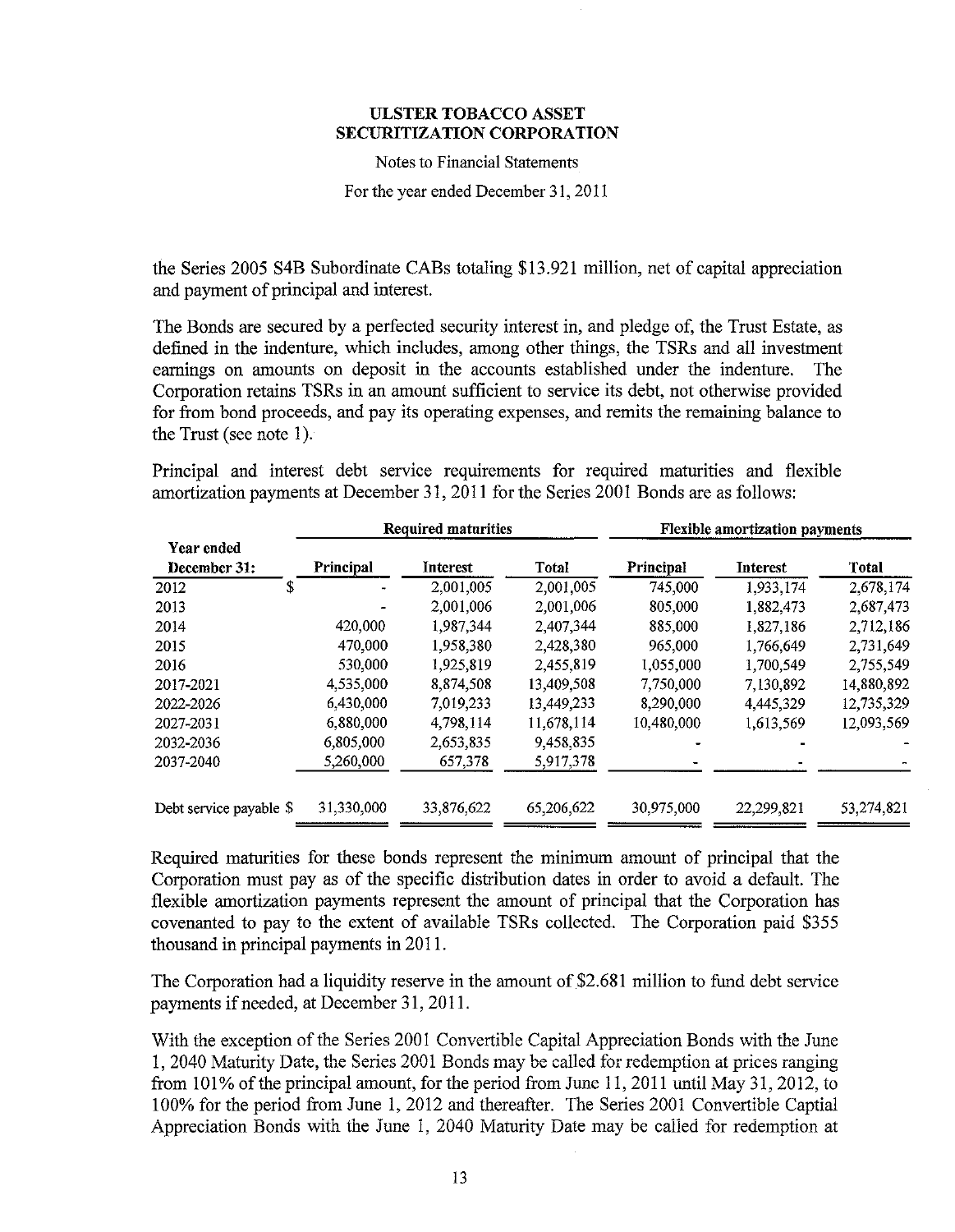Notes to Financial Statements

For the year ended December 31, 2011

prices ranging from 101 % of the principal amount, for the period from June 1, 2017 until May 31, 2018, to 100% for the period from June 1, 2018 and thereafter.

During the course of 2011, there were no payments of principal and accreted interest on the Series 2005 NYCTT V Bonds.

The remaining projected debt service requirements including principal of \$l3.921 million, capital appreciation and interest for the Series 2005 NYCTT V Bonds are now to be paid starting in June 1,2018 and maturing on June 1,2039 totaling \$57.383 million as follows:

| Year ended           | Principal &     |            |
|----------------------|-----------------|------------|
| December 31:         | <b>Interest</b> |            |
| 2012                 | S               |            |
| 2013                 |                 |            |
| 2014                 |                 |            |
| 2015                 |                 |            |
| 2016                 |                 |            |
| 2017-2021            |                 | 4,377,340  |
| 2022-2026            |                 | 6,006,920  |
| 2027-2031            |                 | 14,243,725 |
| 2032-2036            |                 | 21,196,838 |
| 2037-2039            |                 | 11,558,388 |
| Debt service payable |                 | 57,383,211 |

#### (6) Transactions with Ulster County

In addition to setting forth the terms and conditions of the sale and purchase of the TSRs, the Purchase and Sale Agreement also provides for separate consideration to retain the County to act as administrator with respect to the preparation of all reports and other instruments and documents that it is the duty of the Corporation to prepare, execute, file or deliver pursuant to the indenture and the related agreements.

The Corporation uses office space and telephone services from the County, and shares overhead and operating services and expenses with the County (including employees, consultants and agents). The Contract provides for payments to the County on the basis of actual use or value of such services, or on a basis reasonably related thereto. For the year ended December 31, 2011, the Corporation paid \$6 thousand for services rendered by Ulster County.

#### (7) Contingencies

Future Tobacco Settlement Revenues are subject to adjustment based upon tobacco consumption, inflation and other potential reductions. Pursuant to the Purchase and Sale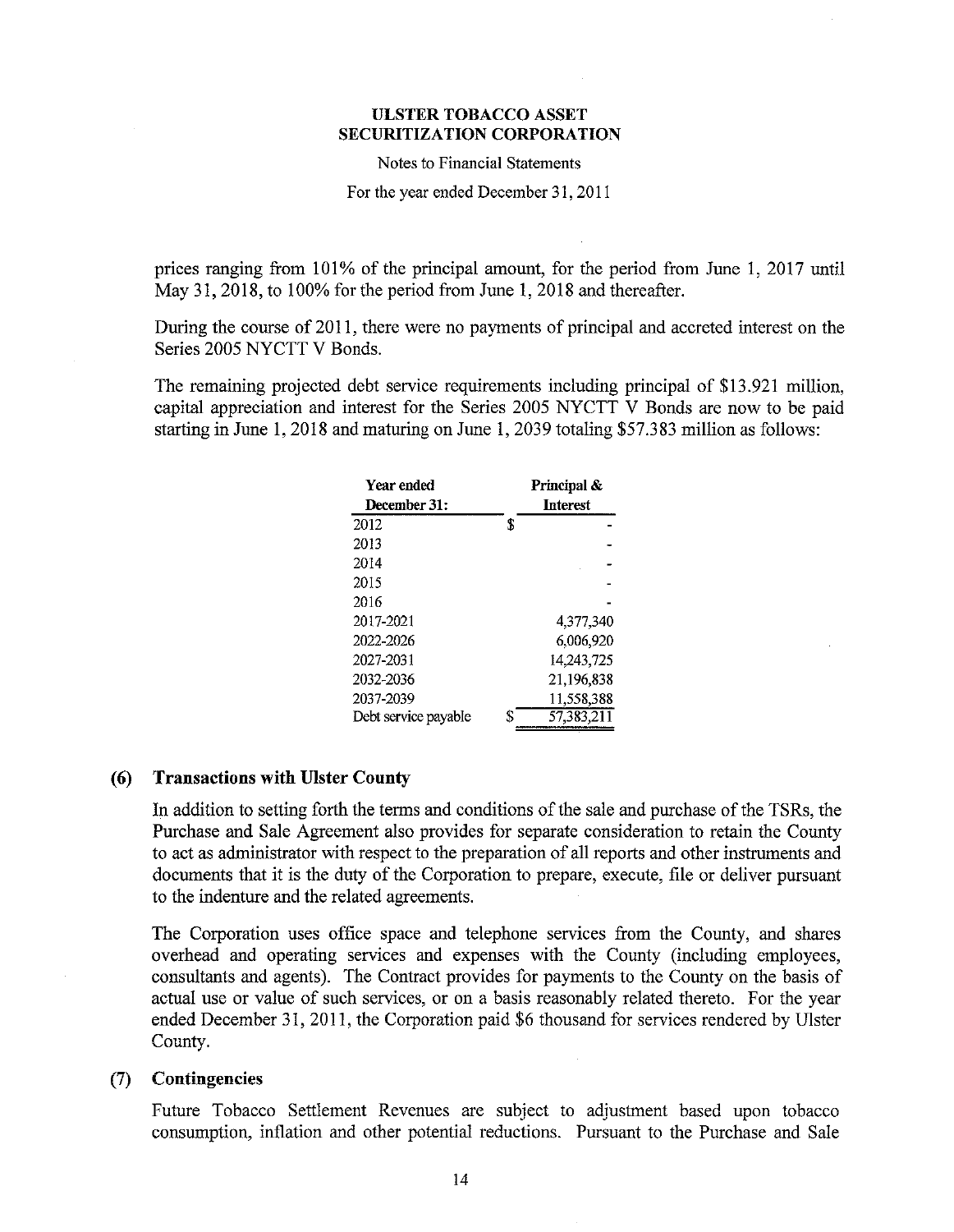Notes to Financial Statements

For the year ended December 31, 2011

Agreement these adjustments, and other events, could trigger additional debt service reserve requirements,

## **(8) Explanation of Certain Differences between the Governmental Fund Balance Sheet and the Statement of Net** Assets **(Deficit)**

Long-term liabilities of the Corporation's activities are not due and payable in the current period and, therefore, are not reported as fund liabilities.' In addition, certain items are fully expensed in the governmental fund statements, but amortized over a period of time in the Statement of Net Assets (Deficit). All assets and liabilities  $-$  both current and long-term  $$ are reported in the Statement of Net Assets (Deficit). The adjustments required to the reported governmental funds asset and liabilities to arrive at the Statement of Net Assets (Deficit) are as follows:

| Total fund balances-debt service fund                | S | 2,820,867    |
|------------------------------------------------------|---|--------------|
| Accounts receivable                                  |   | 2,361,356    |
| Capitalized bond issuance costs                      |   | 874,868      |
| Capitalized bond discount                            |   | 330,294      |
| Accrued interest expense                             |   | (165, 864)   |
| Deferred bond premium                                |   | (420,778)    |
| Bonds payable (net of accreted capital appreciation) |   | (44,896,489) |
| Total net assets (deficit)-governmental activities   |   | (39,095,746) |

## **(9) Explanation of Certain Differences between the Governmental Fund Statement of Revenues, Expenditures, and Changes in Fund Balance and the Statement of Activities**

Repayment of bond principal is reported as an expenditure in governmental funds and therefore contributes to the change in fund balance. In the Statement of Net Assets (Deficit), however, repaying bond principal decreases long-term liabilities and does not affect the statement of activities. Similarly, recognition of revenues not expected to be received in the current year and expenditures not due and payable will not affect the fund balance reported for the governmental funds. In the Statement of Activities prepared on the full accrual basis, however, all revenues and expenses are recognized in the year they are earned or incurred regardless of when they are paid and will therefore be reflected in the Statement of Activities. These differences in measurement recognition affect both the reported fund balance and reported net assets. The adjustments required to the reported governmental funds revenues and expenditures to arrive at the Statement of Activities are as follows: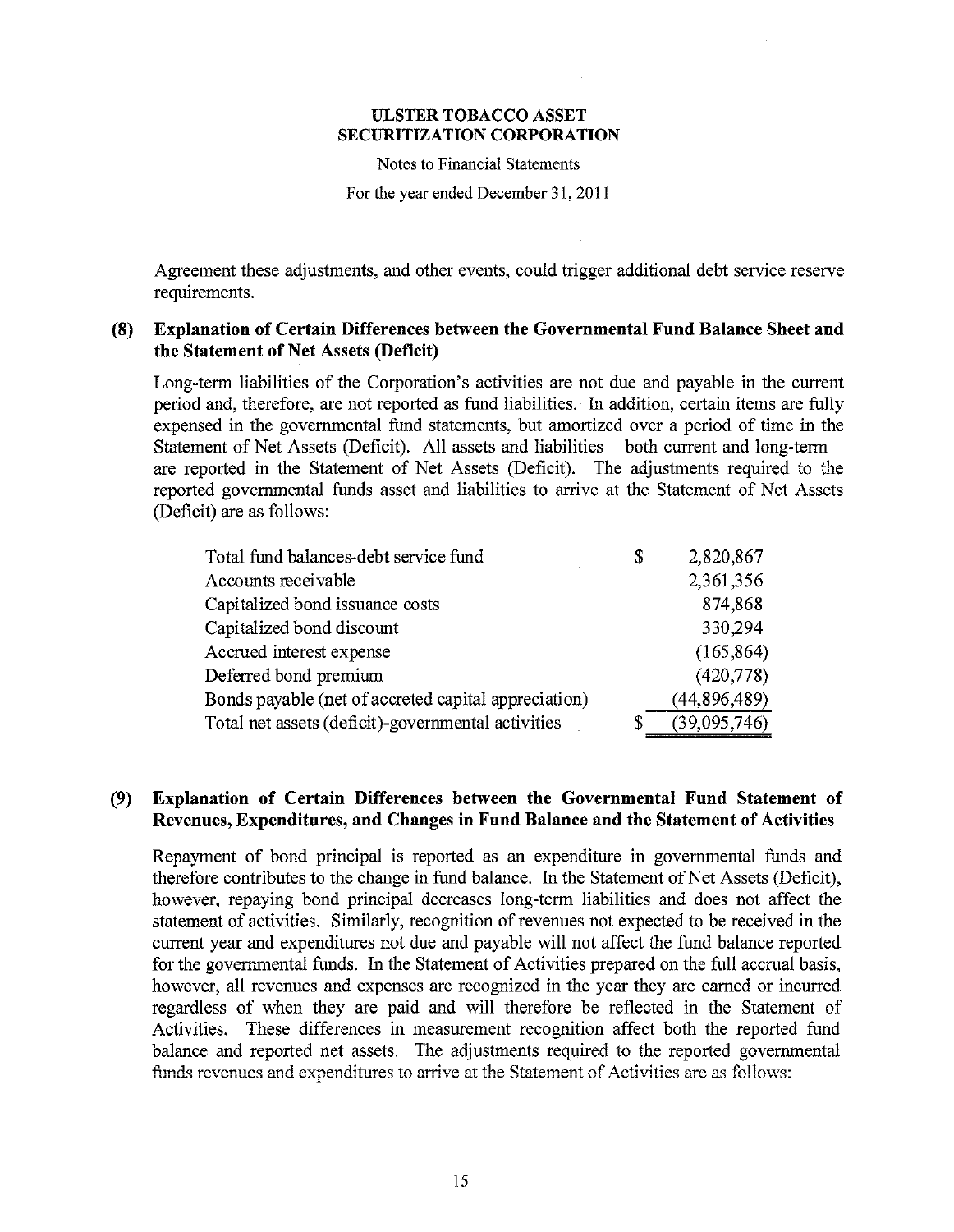$\mathcal{A}_{\mathcal{A}}$ 

 $\mathcal{L}^{\pm}$ 

 $\sim$ 

 $\sim$ 

 $\sim$ 

 $\sim$ 

 $\sim$   $\sim$ 

Notes to Financial Statements

For the year ended December 31, 2011

 $\sim 10^7$ 

| Change in net assets (deficit)-debt service fund<br>S     | 70,078     |
|-----------------------------------------------------------|------------|
| Tobacco settlement revenues                               | (238, 644) |
| Realized premium on debt obligations                      | 14,574     |
| Bond issuance costs                                       | (35,505)   |
| Debt service-principal                                    | 355,000    |
| Debt service-interest                                     | (886, 192) |
| Change in net assets (deficit) of governmental activities | (720,689)  |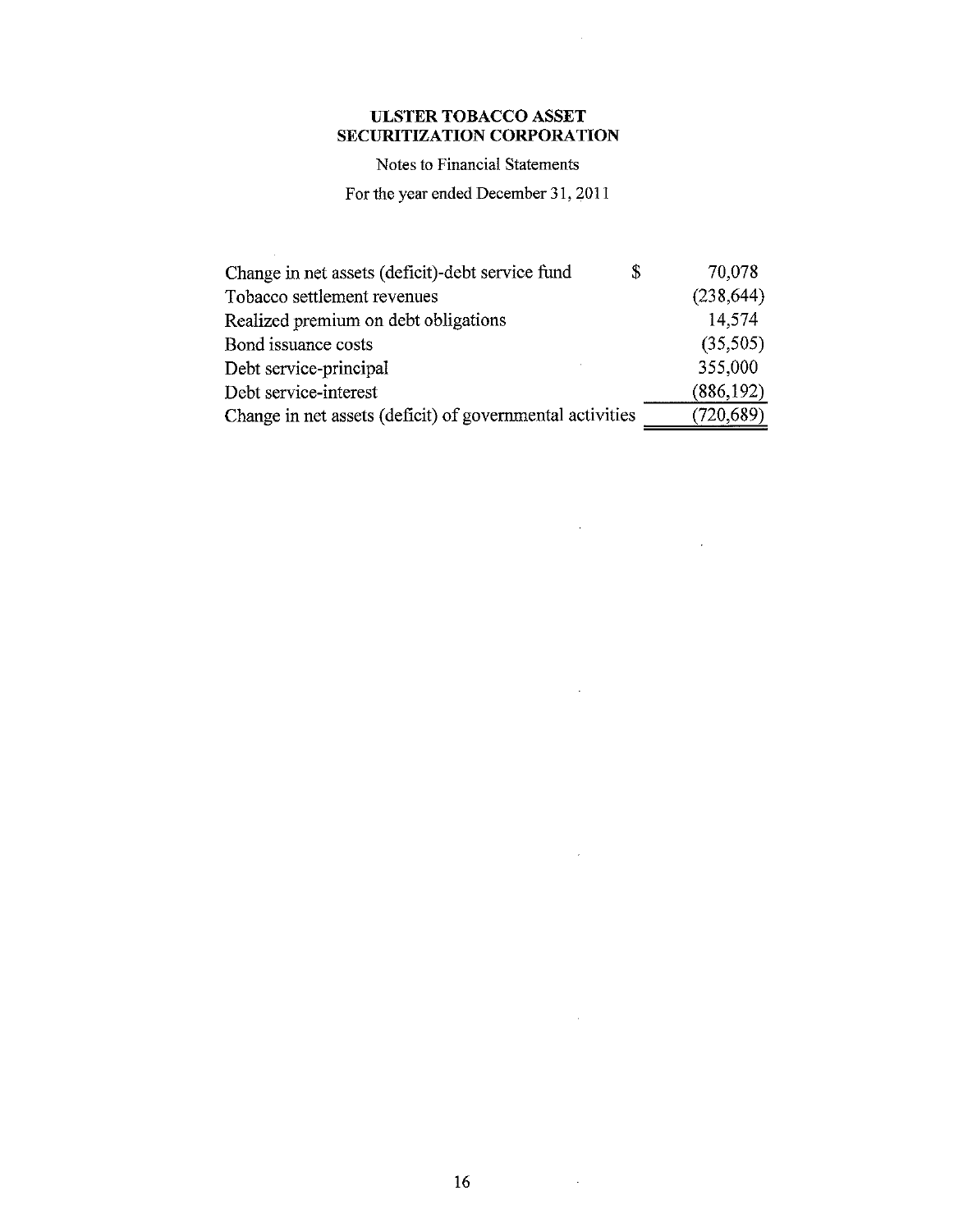**300 ESSJAY ROAD, STE 1 15 WILLIAMSVILLE, NY 14221 (716) 634-0700** 

**14 CORPORATE WOODS BLVO. ALBANY, NY t 2211 (SI8) 935-1069** 

## INDEPENDENT AUDITORS' REPORT ON INTERNAL CONTROL OVER FINANCIAL REPORTING AND ON COMPLIANCE AND OTHER MATTERS, INCLUDING COMPLIANCE WITH INVESTMENT GUIDELINES, BASED ON AN AUDIT OF FINANCIAL STATEMENTS PERFORMED IN ACCORDANCE WITH GOVERNMENT AUDITING STANDARDS

The Board of Directors Ulster Tobacco Asset Securitization Corporation:

We have audited the financial statements of the governmental activities and the major fund of the Ulster Tobacco Asset Securitization Corporation (the Corporation), a blended component unit of the County of Ulster, New York, (the County), as of and for the year ended December 31,2011, which collectively comprise the Corporation's basic financial statements and have issued our independent auditors' report dated February 13, 2012. We conducted our audit in accordance with auditing standards generally accepted in the United States of America, and the standards applicable to financial audits contained in Government Auditing Standards, issued by the Comptroller General of the United States.

## Internal Control Over Financial Reporting

In planning and performing our audit, we considered the Corporation's internal control over financial reporting as a basis for designing our auditing procedures for the purpose of expressing our opinion on the financial statements, but not for the purpose of expressing an opinion on the effectiveness of the Corporation's internal control over fmancial reporting. Accordingly, we do not express an opinion on the effectiveness of the Corporation's internal control over financial reporting.

A deficiency in internal control exists when the design or operation of a control does not allow management or employees, in the normal course of performing their assigned functions, to prevent, or detect and correct, misstatements on a timely basis. A material weakness is a deficiency, or combination of deficiencies, in internal control, such that there is a reasonable possibility that a material misstatement of the Corporation's financial statements will not be prevented, or detected and corrected, on a timely basis.

Our consideration of internal control over financial reporting was for the limited purpose described in the first paragraph of this section and was not designed to identify all deficiencies in internal control over financial reporting that might be deficiencies, significant deficiencies or material weaknesses. We did not identify any deficiencies in internal control over financial reporting that we consider to be material weaknesses, as defined above.